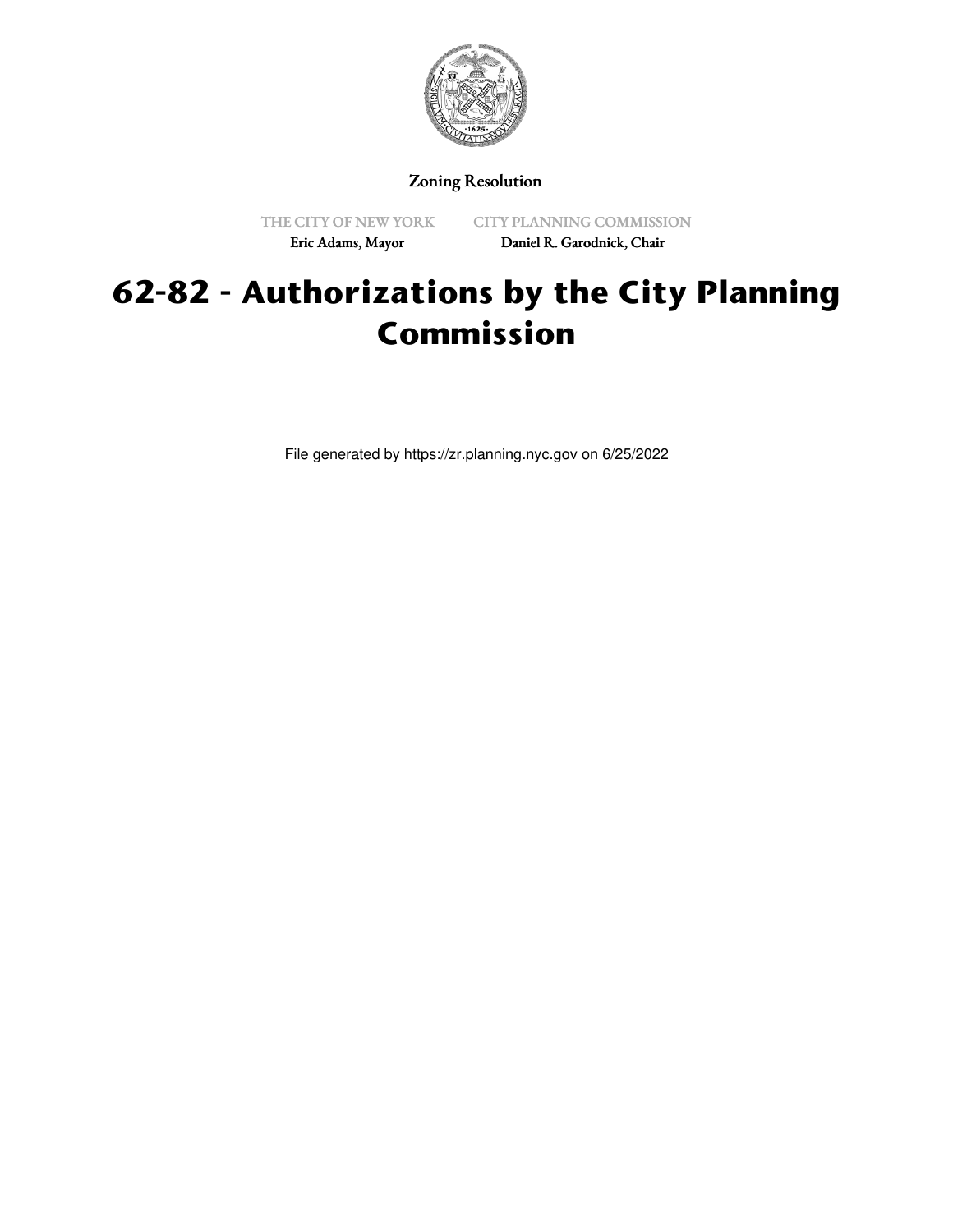#### **62-82 - Authorizations by the City Planning Commission**

LAST AMENDED 4/22/2009

### **62-821 - Modification of requirements for ferries and sightseeing, excursion or sport fishing vessels**

LAST AMENDED 3/26/2014

- (a) In C1, C2, C3 and C7 Districts, the City Planning Commission may authorize modification of the #use# regulations of Section 32-10 (USES PERMITTED AS-OF-RIGHT) in order to allow docks for ferries with an operational passenger load greater than 150 passengers per half hour, or in Community District 1 in the Borough of Brooklyn, a vessel capacity larger than 399 passengers, provided the Commission finds that:
	- (1) such facility will not create serious pedestrian or vehicular traffic congestion that would adversely affect the surrounding area;
	- (2) the #streets# providing access to such facility will be adequate to handle the traffic generated thereby; and
	- (3) such #use# is so located as to draw a minimum of vehicular traffic to and through local #streets# in adjoining residential areas.
- (b) In all districts, the Commission may authorize a reduction or waiver of the parking requirements of Section 62-43 for docks serving ferries, or sightseeing, excursion or sport fishing vessels, provided the applicant submits a report that enables the Commission to make one or more of the following findings:
	- (1) that there is or would be adequate public or private transit in close proximity to the facility and that there is or would be a consistent pattern of usage by a significant percentage of passengers;
	- (2) that there is or would be a consistent pattern of passenger drop-off and pick-up by private cars, taxis or vans by a significant percentage of passengers;
	- (3) that there is or would be a consistent pattern of arrivals and departures on foot or by bicycle by a significant percentage of passengers;
	- (4) that there is a consistent pattern of underutilization of existing  $\#$  accessory $\#$  parking spaces; or
	- (5) that the dock serves or would serve vessels operating at different times during the day or week and that there is or would be shared usage of common parking spaces at mutually exclusive time periods.
- (c) In all districts, the Commission may authorize modification of the passenger drop-off and pick-up area requirements of Section 62-462, including a reduction in the number of required spaces, for docks serving ferries, or sightseeing, excursion or sport fishing vessels, provided the Commission finds that:
	- (1) due to the configuration of the #zoning lot#, strict adherence to the regulations would not be possible to achieve;
	- (2) there is no practical possibility of locating such area on another  $\#z$ oning lot $\#$  that would be contiguous, except for its separation by a #street# or #street# intersection, because appropriate sites are occupied by substantial improvements;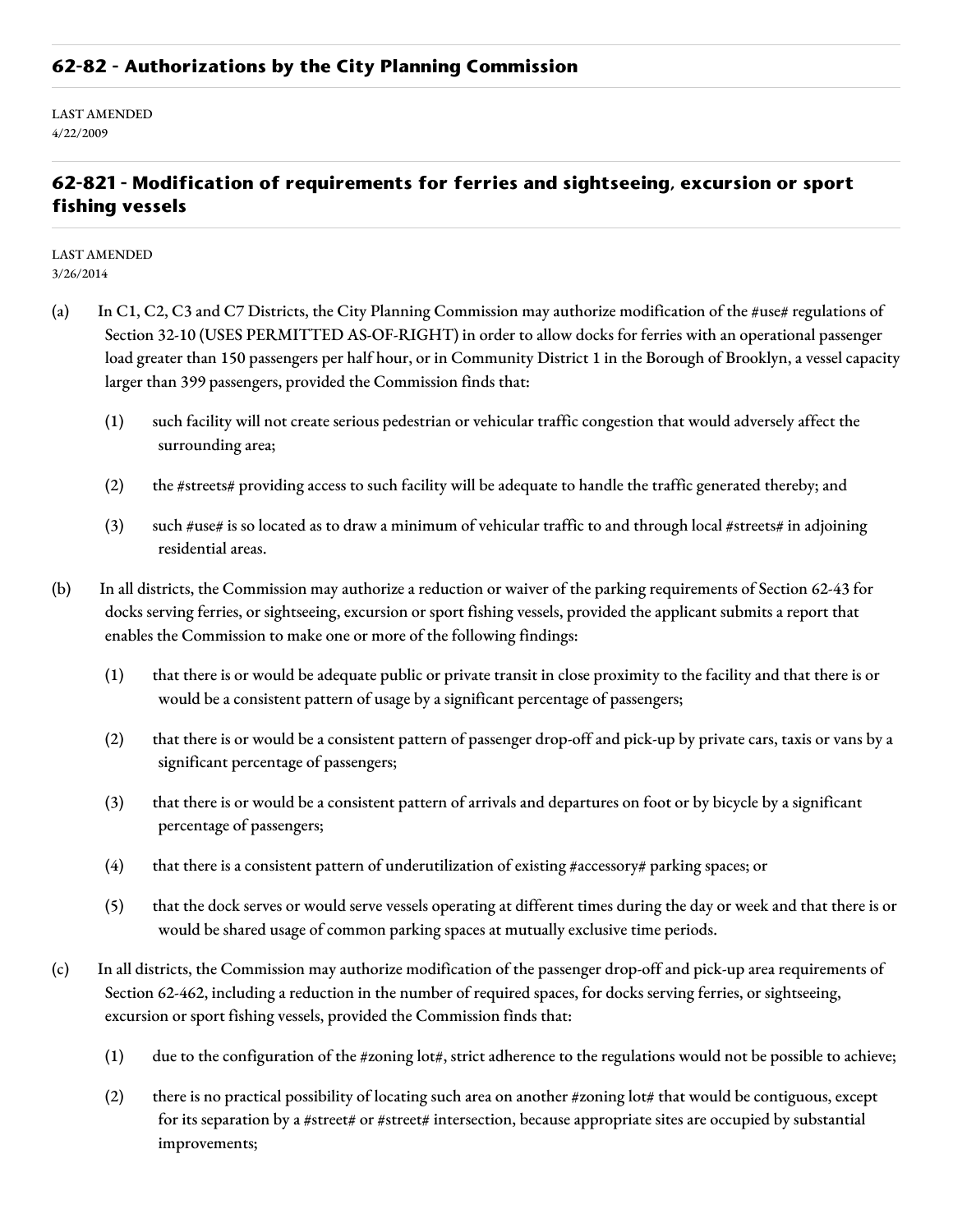- (3) there is no practical possibility of providing a lay-by area on an adjoining #street# that would be acceptable to the New York City Department of Transportation; and
- (4) such modifications would not create serious vehicular traffic congestion that would adversely affect the surrounding area.

The Commission may impose appropriate conditions and safeguards to assure that such modifications will not adversely affect the surrounding area.

### **62-822 - Modification of waterfront public access area and visual corridor requirements**

LAST AMENDED 2/2/2011

(a) Authorization to modify requirements for location, area and minimum dimensions of #waterfront public access areas# and #visual corridors#

The City Planning Commission may modify the requirements of Section 62-50 (GENERAL REQUIREMENTS FOR VISUAL CORRIDORS AND WATERFRONT PUBLIC ACCESS AREAS) and, in conjunction therewith, Section 62-332 (Rear yards and waterfront yards). The Commission may also authorize a portion or all of the required #waterfront public access area# to be provided off-site on an adjoining public property.

The Commission shall file any such authorization, pursuant to this paragraph (a), with the City Council. The Council, within 20 days of such filing, may resolve by majority vote to review such authorization. If the Council so resolves, within 50 days of the filing of the Commission's authorization, the Council shall hold a public hearing and may approve such authorization in whole or in part, with additional or modified restrictions or conditions, or disapprove such authorization. If, within the time periods provided for in this Section, the Council fails to act on the Commission's authorization, the Council shall be deemed to have approved such authorization.

- (1) In order to modify the location of #waterfront public access areas# and #visual corridors#, the Commission shall find that such areas, provided either on the #zoning lot# or off-site adjacent to the #zoning lot#, shall:
	- (i) comply with the required minimum dimensions and equal the required total area, in aggregate; and
	- (ii) due to their alternative location and design, provide equivalent public use and enjoyment of the waterfront and views to the water from upland #streets# and other public areas; or
- (2) In the event the Commission determines that there is no feasible way to provide equal alternative #waterfront public access areas# either on the #zoning lot# or off-site on an adjoining public property or to provide equal alternative #visual corridors#, the Commission may authorize a reduction in minimum dimensions or area, or may waive such requirements, provided that:
	- (i) such #development# would be impracticable, physically or programmatically, due to site planning constraints such as the presence of existing #buildings or other structures# or elements having environmental, historic or aesthetic value to the public; and
	- (ii) that the reduction or waiver of requirements is the minimum necessary.
- (b) Authorization to modify requirements within #waterfront public access areas#

The City Planning Commission may modify the requirements within the #waterfront public access area# provisions of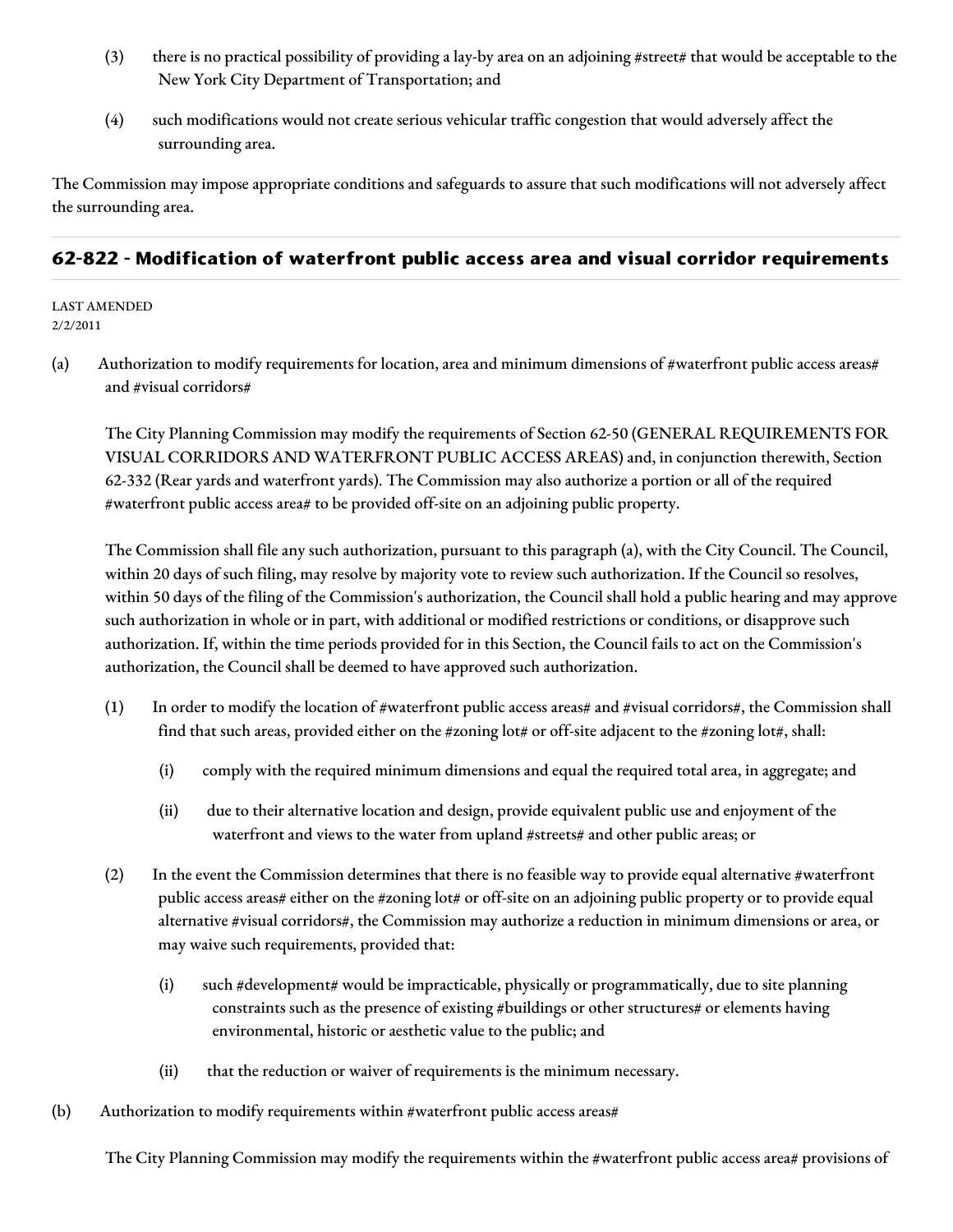Sections 62-513 (Permitted obstructions in visual corridors), 62-58 (Requirements for Water-Dependant Uses and Other Developments), 62-60 (DESIGN REQUIREMENTS FOR WATERFRONT PUBLIC ACCESS AREAS), inclusive, and 62-90 (WATERFRONT ACCESS PLANS), inclusive.

In order to grant such authorization, the Commission shall find that such modifications:

- (1) are necessary to accommodate modifications pursuant to paragraph (a) of this Section; or
- (2) would result in a design of #waterfront public access areas# that is functionally equivalent or superior to the design prescribed by strict adherence to the applicable provisions.
- (c) Authorization for phased #development# of #waterfront public access areas#

The City Planning Commission may authorize a phasing plan to implement #waterfront public access area# improvements on #zoning lots# undergoing partial development or #zoning lots# subdivided or reconfigured, pursuant to Section 62-812.

In order to grant such authorization, the Commission shall find that:

- (1) the amount of #waterfront public access area# #developed# in any phase is proportionate to the #lot area# being #developed# in such phase; or
- (2) physical or programmatic constraints make it infeasible to provide the #waterfront public access area# on a proportional basis as the #zoning lot# is improved, and the maximum feasible amount of #waterfront public access area# is #developed# in each phase.

A phasing plan shall be submitted that sets forth the amount and location of #waterfront public access area# that will be provided at the time each phase is #developed#.

(d) Authorization to modify minimum hours of operation and to install gates

The City Planning Commission may authorize, for a period not to exceed 10 years, modifications of the requirements for hours of operation set forth in Section 62-71, paragraph (a), or the installation of gates in #predominantly# #residential# #developments# in accordance with the provisions of Section 62-651, paragraph (c)(2).

The Commission shall find that any modification of the hours of operation and the installation of gates in #predominantly# #residential# #developments# are warranted due to the remote location of the #waterfront public access areas#, and that such modified hours of operation or gates will not thereby unduly restrict public access to the waterfront.

As a condition of granting such authorization, the Commission shall find that all gates comply with the design requirements set forth in Section 62-651.

Public access to the #waterfront public access areas# shall be assured by appropriate legal instruments. Signage setting forth hours of operation shall be affixed to the gate which shall indicate the hours of public access authorized pursuant to this paragraph (d).

The Commission may impose appropriate conditions and safeguards to assure that such modifications will achieve comparable physical and visual access to the waterfront or to assure that an approved phasing plan will be properly implemented. Such conditions may include, but are not limited to, deed restrictions, easements or performance bonds.